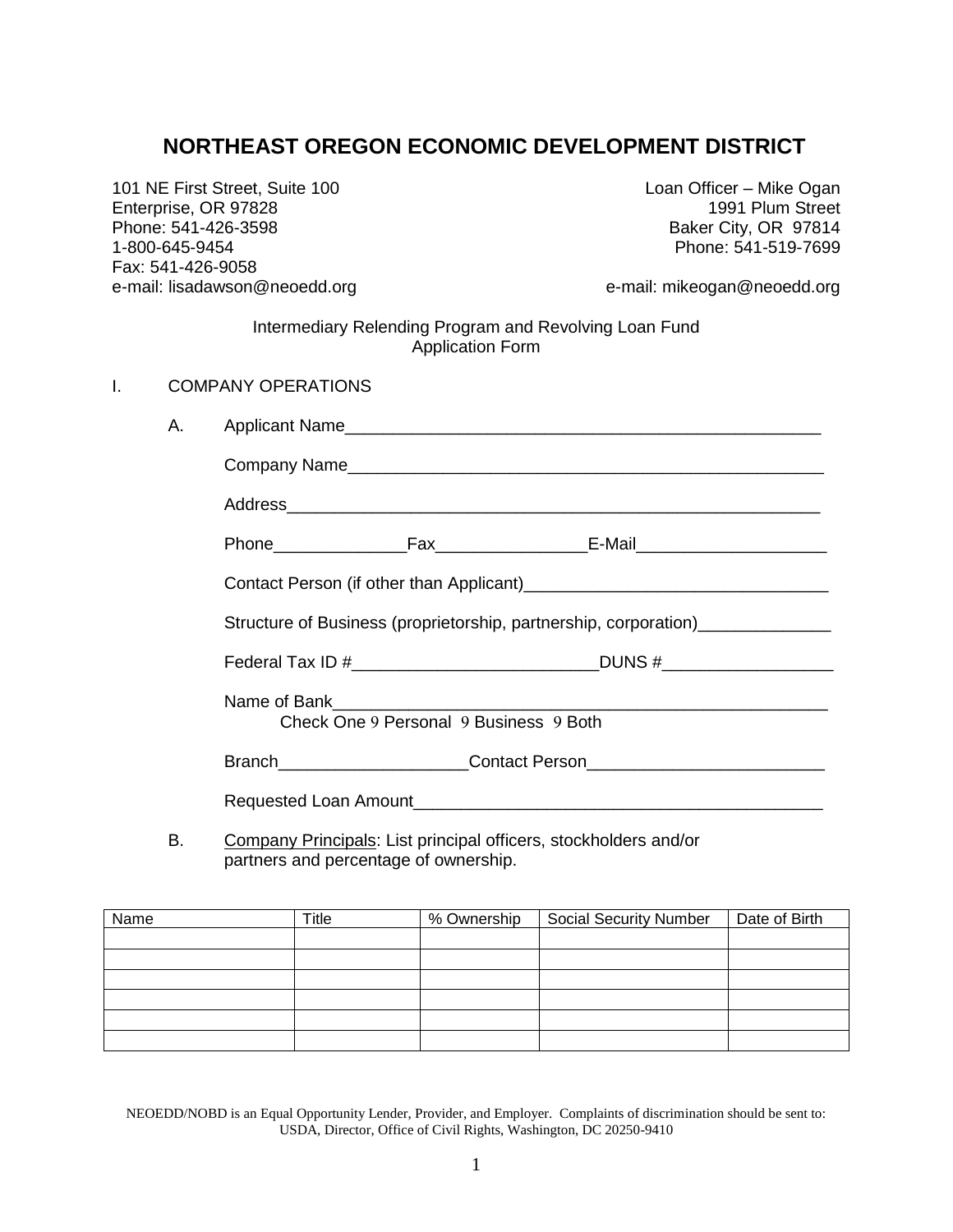- C. Company Profile: (attach separate sheet) Describe the nature of the business, the principle product/service, market areas and distribution patterns, sales, major competitors and major clients. Describe the development of the business, including date of acquisition, and ownership or significant management changes. Describe the current facility, including type of construction and age, number of stories, pertinent features, current value, building square feet, land area and whether you own or lease.
- D. Forecasts: (attach separate sheet) Describe how the proposed financing would affect the business (i.e., new markets, sales, net worth, stability, growth, products and/or services, etc.).
- E. Employment: (attach separate sheet) State the average number of employees during the past 12 months. Identify the number, types and starting salary of jobs that would be created as a result of the proposed financing.

## II. COMPANY FINANCIAL DATA

Please submit the following:

- 1. Balance sheets (include statements and source use statements for the three most recent fiscal years). Financial statements must be signed by a company officer and, if not reviewed by an independent accountant, supported by copies of Federal tax returns.
- 2. Personal financial statement for each proprietor, partner and/or officer and each stockholder with a majority interest in the business.
- 3. Interim business financial statements (not over 90 days old).
- 4. Description of all outstanding debts, including creditor, original date and amount, present balance, rate, monthly payment, maturity date, collateral and status. Identification of all existing notes, mortgages, lines of credit, liens and judgments must be included.
- 5. Aging of accounts receivable, accounts payable and taxes payable, if required.
- 6. Projected balance sheet and income statement projections for the next two years. If the project is a start-up, provide a monthly cash flow projection for two years.
- 7. Description, if any, of lease commitments, related party transactions or other significant accounting policies.

NEOEDD/NOBD is an Equal Opportunity Lender, Provider, and Employer. Complaints of discrimination should be sent to: USDA, Director, Office of Civil Rights, Washington, DC 20250-9410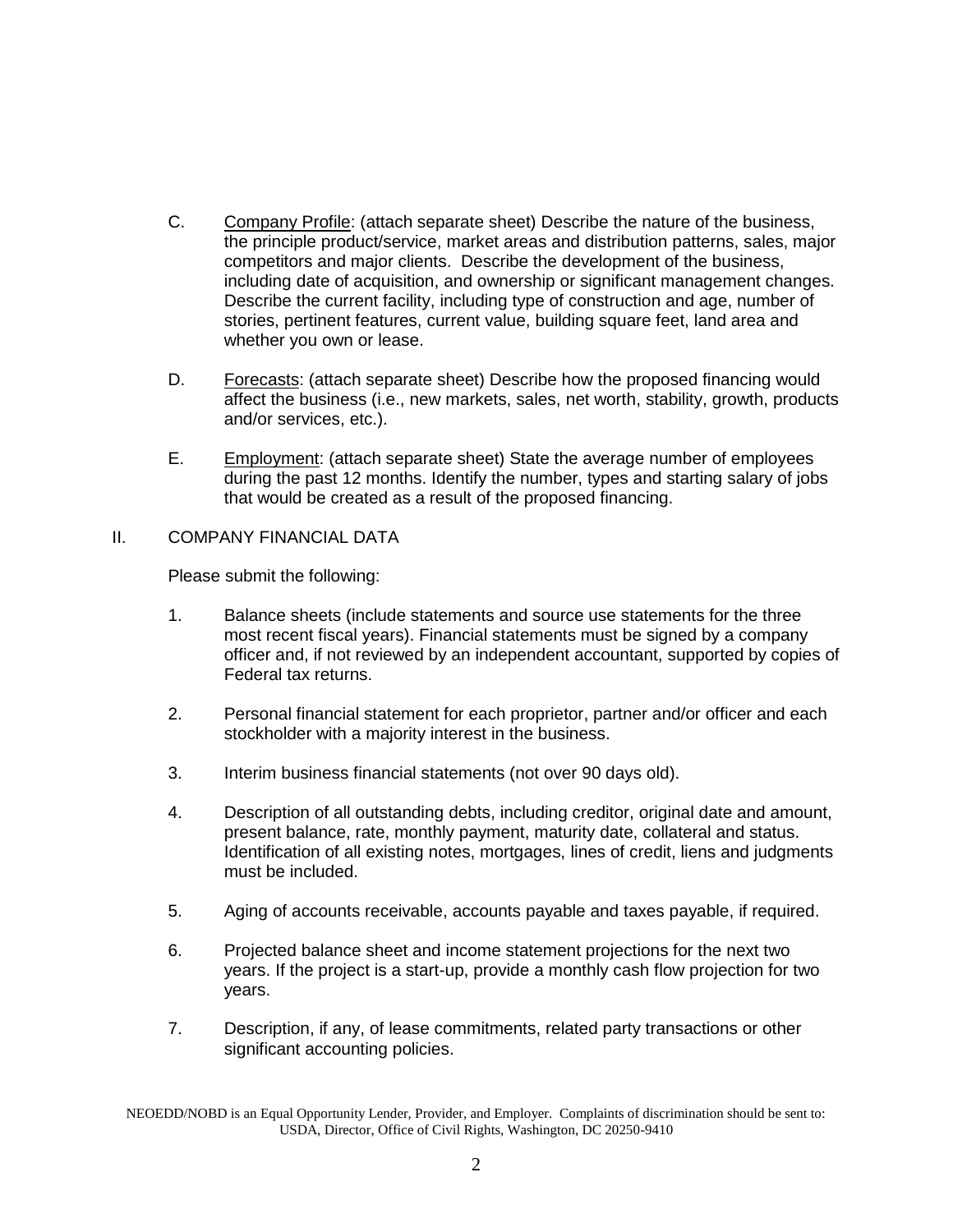#### III. PROJECT INFORMATION

| А. | Land<br><b>Building Acquisition</b><br><b>New Construction</b><br>Improvements<br>Machinery & Equipment<br><b>Working Capital</b><br>Other (Specify) |  |
|----|------------------------------------------------------------------------------------------------------------------------------------------------------|--|
|    | Total                                                                                                                                                |  |
| В. | <b>Construction Acquisition</b>                                                                                                                      |  |

Project Address\_\_\_\_\_\_\_\_\_\_\_\_\_\_\_\_\_\_\_\_\_\_\_\_\_\_\_\_\_\_\_\_\_\_\_\_\_\_\_\_\_\_\_\_\_\_\_\_\_\_

| Land Area (sq. ft.) $\frac{1}{2}$ Land Area (sq. ft.) |
|-------------------------------------------------------|
|                                                       |
| Date Plans Completed                                  |
| Person or legal entity currently holding title        |
|                                                       |

\_\_\_\_\_\_\_\_\_\_\_\_\_\_\_\_\_\_\_\_\_\_\_\_\_\_\_\_\_\_\_\_\_\_\_\_\_\_\_\_\_\_\_\_\_\_\_\_\_\_\_\_\_\_\_\_\_\_\_\_\_\_\_

#### C. Machinery & Equipment

Describe use of proceeds, including types of equipment (make, model, cost, trade-in, use, etc.)

\_\_\_\_\_\_\_\_\_\_\_\_\_\_\_\_\_\_\_\_\_\_\_\_\_\_\_\_\_\_\_\_\_\_\_\_\_\_\_\_\_\_\_\_\_\_\_\_\_\_\_\_\_\_\_\_\_\_\_\_\_\_\_\_ \_\_\_\_\_\_\_\_\_\_\_\_\_\_\_\_\_\_\_\_\_\_\_\_\_\_\_\_\_\_\_\_\_\_\_\_\_\_\_\_\_\_\_\_\_\_\_\_\_\_\_\_\_\_\_\_\_\_\_\_\_\_\_\_

\_\_\_\_\_\_\_\_\_\_\_\_\_\_\_\_\_\_\_\_\_\_\_\_\_\_\_\_\_\_\_\_\_\_\_\_\_\_\_\_\_\_\_\_\_\_\_\_\_\_\_\_\_\_\_\_\_\_\_\_\_\_\_\_

### D. Working Capital

Describe use of proceeds, including projection and source of repayment (i.e., inventory turnaround time, etc.).

\_\_\_\_\_\_\_\_\_\_\_\_\_\_\_\_\_\_\_\_\_\_\_\_\_\_\_\_\_\_\_\_\_\_\_\_\_\_\_\_\_\_\_\_\_\_\_\_\_\_\_\_\_\_\_\_\_\_\_\_\_\_\_\_ \_\_\_\_\_\_\_\_\_\_\_\_\_\_\_\_\_\_\_\_\_\_\_\_\_\_\_\_\_\_\_\_\_\_\_\_\_\_\_\_\_\_\_\_\_\_\_\_\_\_\_\_\_\_\_\_\_\_\_\_\_\_\_\_ \_\_\_\_\_\_\_\_\_\_\_\_\_\_\_\_\_\_\_\_\_\_\_\_\_\_\_\_\_\_\_\_\_\_\_\_\_\_\_\_\_\_\_\_\_\_\_\_\_\_\_\_\_\_\_\_\_\_\_\_\_\_\_\_

NEOEDD/NOBD is an Equal Opportunity Lender, Provider, and Employer. Complaints of discrimination should be sent to: USDA, Director, Office of Civil Rights, Washington, DC 20250-9410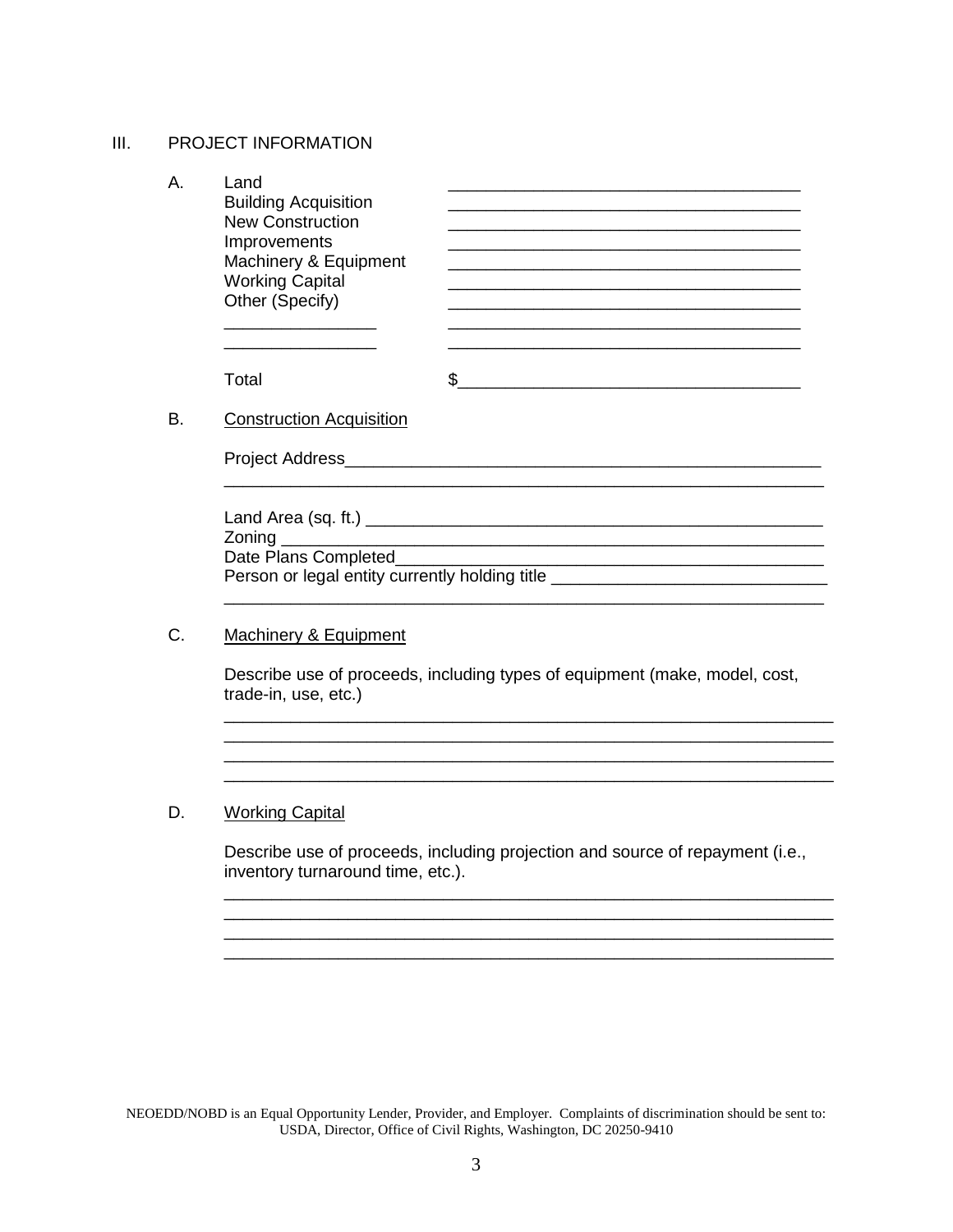E. Sources of Other Financing

| Source | Amount | Term | Rate |
|--------|--------|------|------|
|        | \$     |      |      |
|        |        |      |      |
|        |        |      |      |
|        |        |      |      |
| Total  | ጥ      |      |      |

Important: Sources must equal project costs.

#### IV. ATTACHMENTS (if applicable)

- 1. Site plan<br>2. Financial
- Financial agreement/lease agreements
- 3. Plot plan and/or drawings of projected plan
- 4. Copy of bids or cost estimates by contractor
- 5. Copy of equipment/working capital list and bids
- 6. Schedule for construction start and completion
- 7. List professional fees (architectural, engineering, legal, accounting, permits, etc.)
- 8. Resumes of principal officers and/or proprietors
- 9. List of any affiliates and a current financial statement for each
- 10. Appraisal (if required)
- 11. Bank commitment letter
- 12. List of collateral offered and position
- 13. Legal description of property
- 14. List of any consultation/packaging fees paid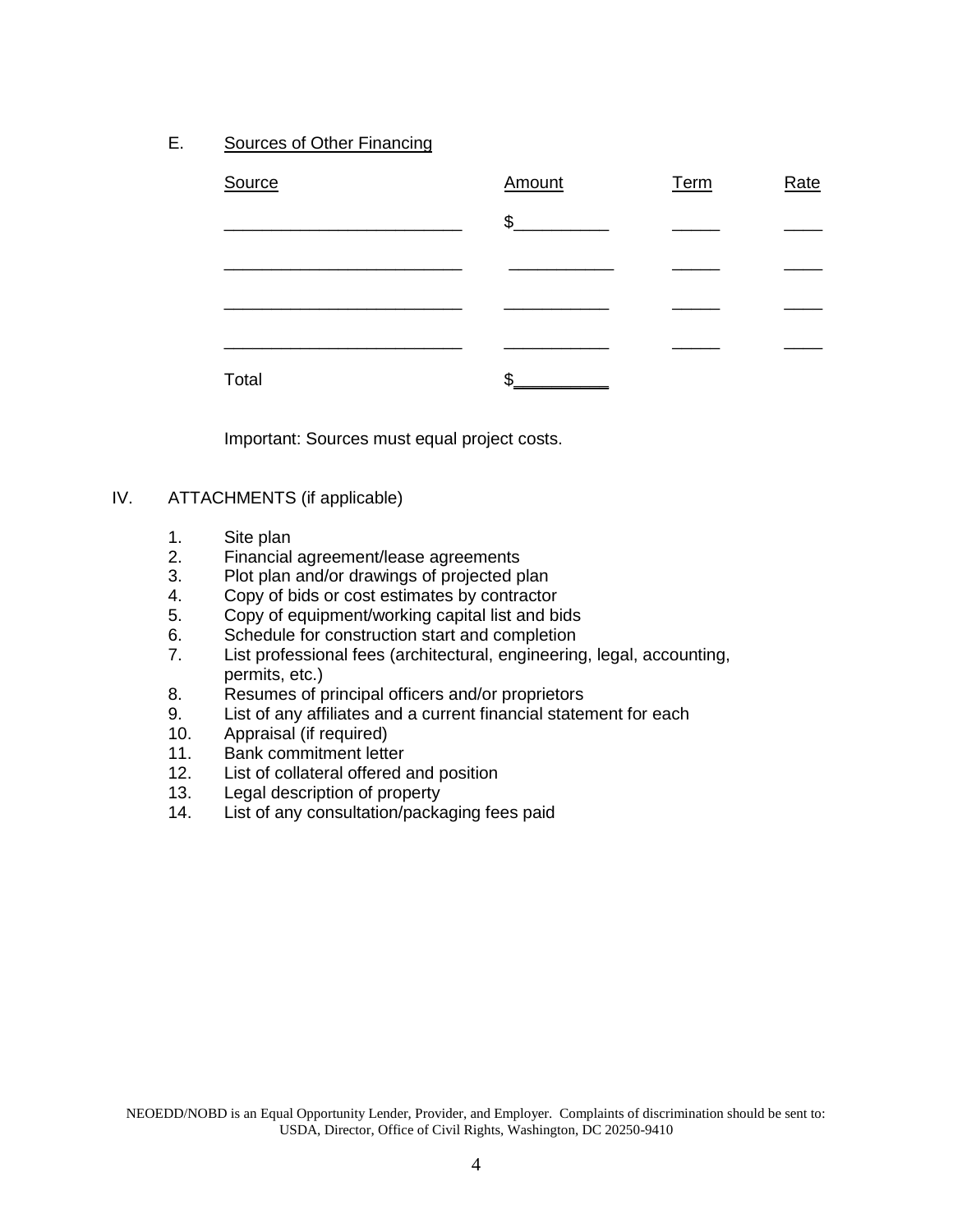#### V. ACKNOWLEDGMENT

Applicant hereby authorized the review and investigation of this application by Northeast Oregon Economic Development District (NEOEDD) and its agents, and specifically consents to disclosure of information contained herein and in the attachments as may be deemed necessary by NEOEDD and its agent for such review and investigation. Applicant further gives permission for release of information from any sources to verify the credit and/or any information contained in this application.

A non-refundable application processing fee of \$100 must accompany this application.

| <b>COMPANY NAME</b> |
|---------------------|
| SIGNATURE           |
| <b>TITLE</b>        |
| <b>DATE</b>         |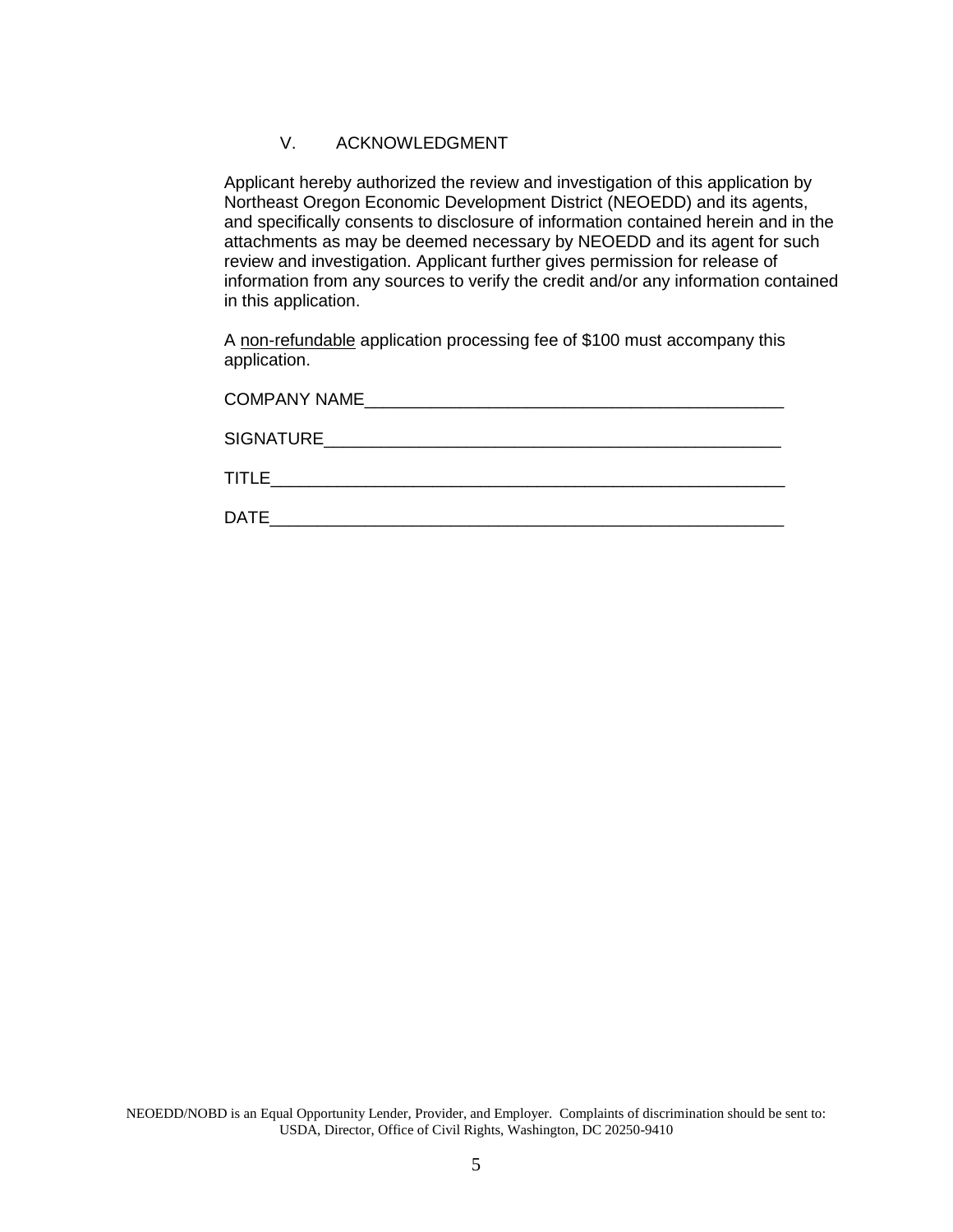#### **Addendum to Northeast Oregon Economic Development District and Northeast Oregon Business Development Loan Fund Application**

The undersigned hereby consents to NEOEDD/NOBD's use of a nonbusiness, consumer credit report for the undersigned in order to further evaluate the credit worthiness as principal(s), proprietor(s), and/or guarantor(s) in connection with the extension of business credit as contemplated by this Loan Application.

The undersigned hereby authorizes NEOEDD/NOBD to utilize a consumer credit report for the undersigned from time to time in connection with the extension or continuation of the business credit accommodation contemplated by this Application.

The undersigned as (an) individual(s) hereby knowingly consent(s) to the use of such credit report consistent with the Federal Fair Credit Reporting Act in 15 [U.S.C.@1681](mailto:U.S.C.@1681) et. seq.

| Home Address <b>Manual Company of the Company of the Address</b> |  |
|------------------------------------------------------------------|--|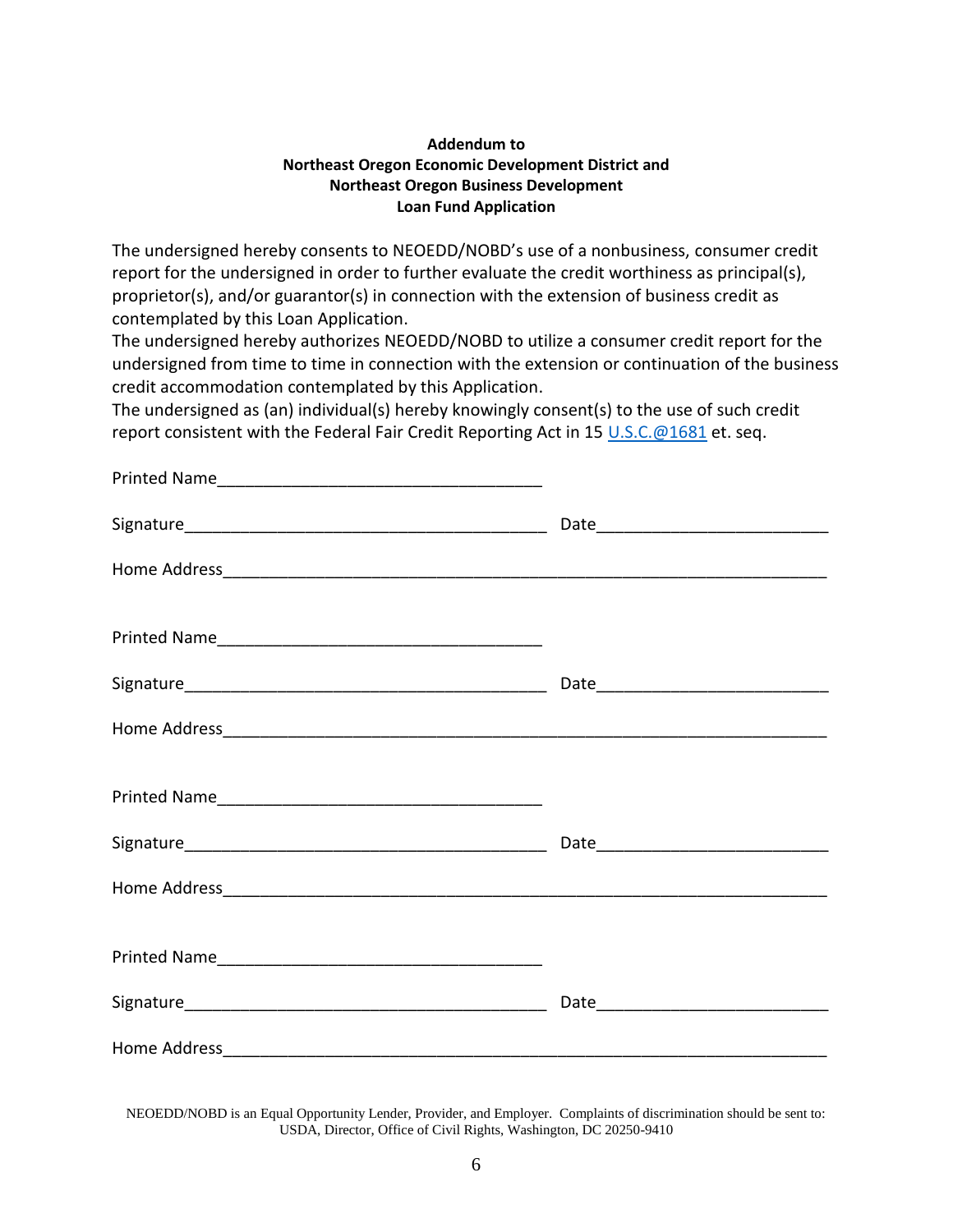#### **NORTHEAST OREGON ECONOMIC DEVELOPMENT DISTRICT POLICY ON CONFIDENTIALITY OF FINANCIAL INFORMATION**

Northeast Oregon Economic Development District (NEOEDD) will not disclose any financial information concerning the Borrower's business to any person not serving on the Board or staff of NEOEDD, with the following exceptions:

- 1. U.S. Small Business Administration
- 2. U.S. Department of Commerce Economic Development Administration
- 3. USDA Rural Development
- 4. Other lenders involved in the Borrower's project
- 5. The Client's accountant and attorney
- 6. Those requesting information that NEOEDD is required to release by law
- 7. Other persons designated by the Borrower and by NEOEDD staff and stipulated immediately below:

By signing below, the applicant indicates that he/she has read, understood, acknowledged and accepted these conditions.

\_\_\_\_\_\_\_\_\_\_\_\_\_\_\_\_\_\_\_\_\_\_\_\_\_\_\_\_\_\_\_\_\_\_\_\_\_\_\_\_\_\_\_\_\_\_\_\_\_\_\_\_\_\_\_\_\_\_\_\_

\_\_\_\_\_\_\_\_\_\_\_\_\_\_\_\_\_\_\_\_\_\_\_\_\_\_\_\_\_\_\_\_\_\_\_\_\_\_\_\_\_\_\_\_\_\_\_\_\_\_\_\_\_\_\_\_\_\_\_\_

Date: when the contract of the contract of the contract of the contract of the contract of the contract of the contract of the contract of the contract of the contract of the contract of the contract of the contract of the

By: By:

#### **VOLUNTARY DISCLOSURE**

--------------------------------------------------------------------------------------------------------------------------------------------------------

Notwithstanding the provisions above, I agree to allow NEOEDD to disclose the following information about my business and its project to any person, organization, business, governmental agency, or any entity upon approval of an NEOEDD loan:

- 1. Business name
- 2. General description of project
- 3. Total project cost
- 4. Amount of NEOEDD loan
- 5. Number of new jobs to be created/retained

I (We) consent to the release of the above information.

\_\_\_\_\_\_\_ I (We) DO NOT consent to the release of the above information.

Date: when the contract of the contract of the contract of the contract of the contract of the contract of the contract of the contract of the contract of the contract of the contract of the contract of the contract of the

By: By: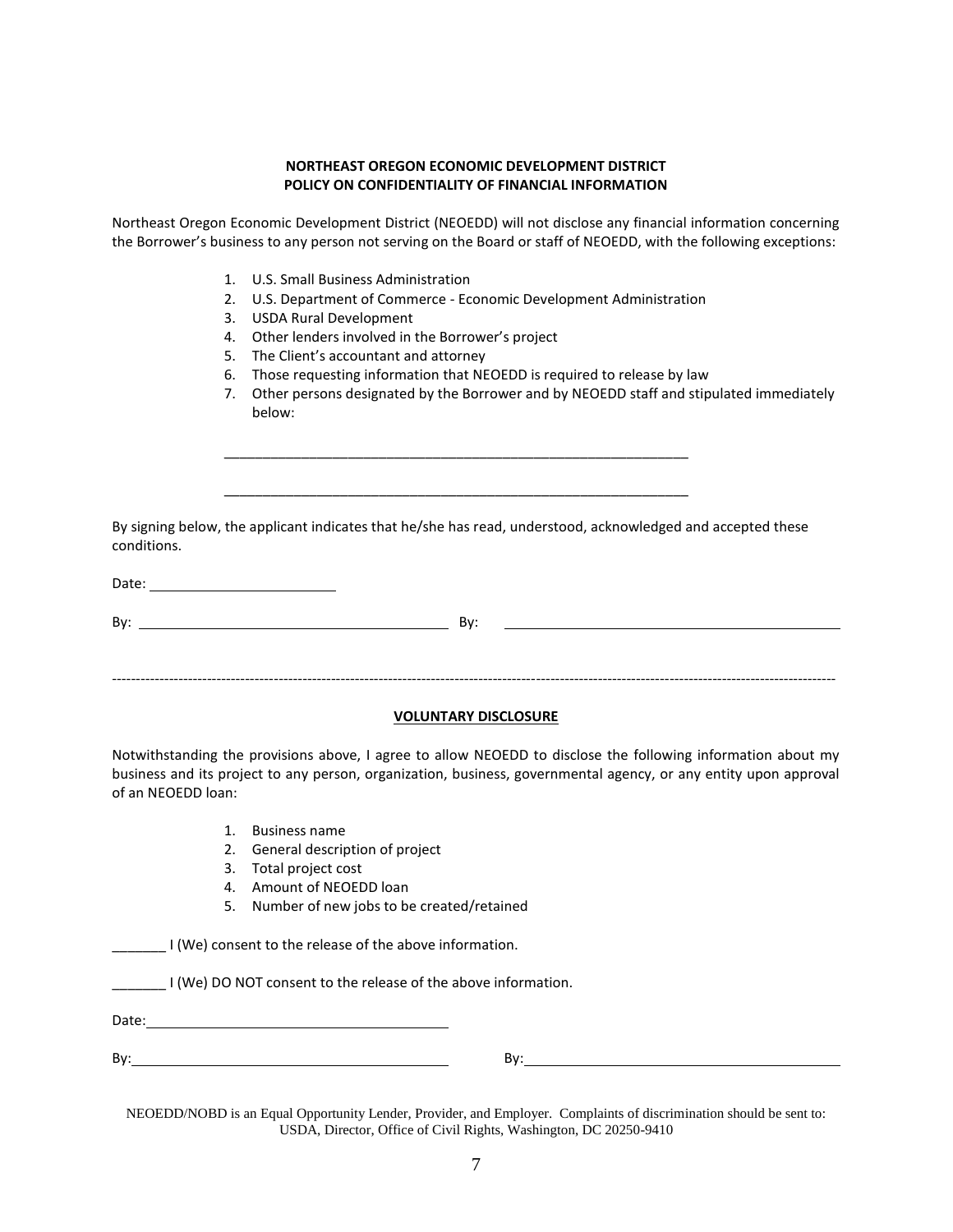## **CIVIL RIGHTS COMPLIANCE**

The following information is requested by the Federal Government in order to monitor compliance with Federal Laws prohibiting discrimination against applicants seeking to participate in this program**. You are not required to furnish this information, but are encouraged to do so.** This information will not be used in evaluating your application or to discriminate against you in any way. However, if you choose not to furnish it, we are required to note the race/national origin of individual applicants on the basis of visual observation or surname.

|               | <b>ETHNICITY</b> |                       | <b>GENDER</b> |        |
|---------------|------------------|-----------------------|---------------|--------|
| Applicant     | Hispanic         | Not                   | Male          | Female |
|               | or               | Hispanic<br>or Latino |               |        |
|               | Latino           |                       |               |        |
|               |                  |                       |               |        |
| $\mathcal{P}$ |                  |                       |               |        |
| 3             |                  |                       |               |        |

|           |                                       |       |                                     | <b>RACE</b>                                            |                     |       |
|-----------|---------------------------------------|-------|-------------------------------------|--------------------------------------------------------|---------------------|-------|
| Applicant | Am. Indian<br>or<br>Alaskan<br>Native | Asian | <b>Black or</b><br>African<br>Amer. | Native Hawaiian<br>or Other Pacific<br><b>Islander</b> | White/<br>Caucasian | Other |
|           |                                       |       |                                     |                                                        |                     |       |
| 2         |                                       |       |                                     |                                                        |                     |       |
| 3         |                                       |       |                                     |                                                        |                     |       |

| <b>Applicant</b> | <b>VETERAN</b><br><b>STATUS</b><br>*Code |
|------------------|------------------------------------------|
|                  |                                          |
| 2.               |                                          |
| 3.               |                                          |

#### **\*Veteran Status: 1= Non-Veteran; 2= Other Vet; 3=Service Disabled Vet**